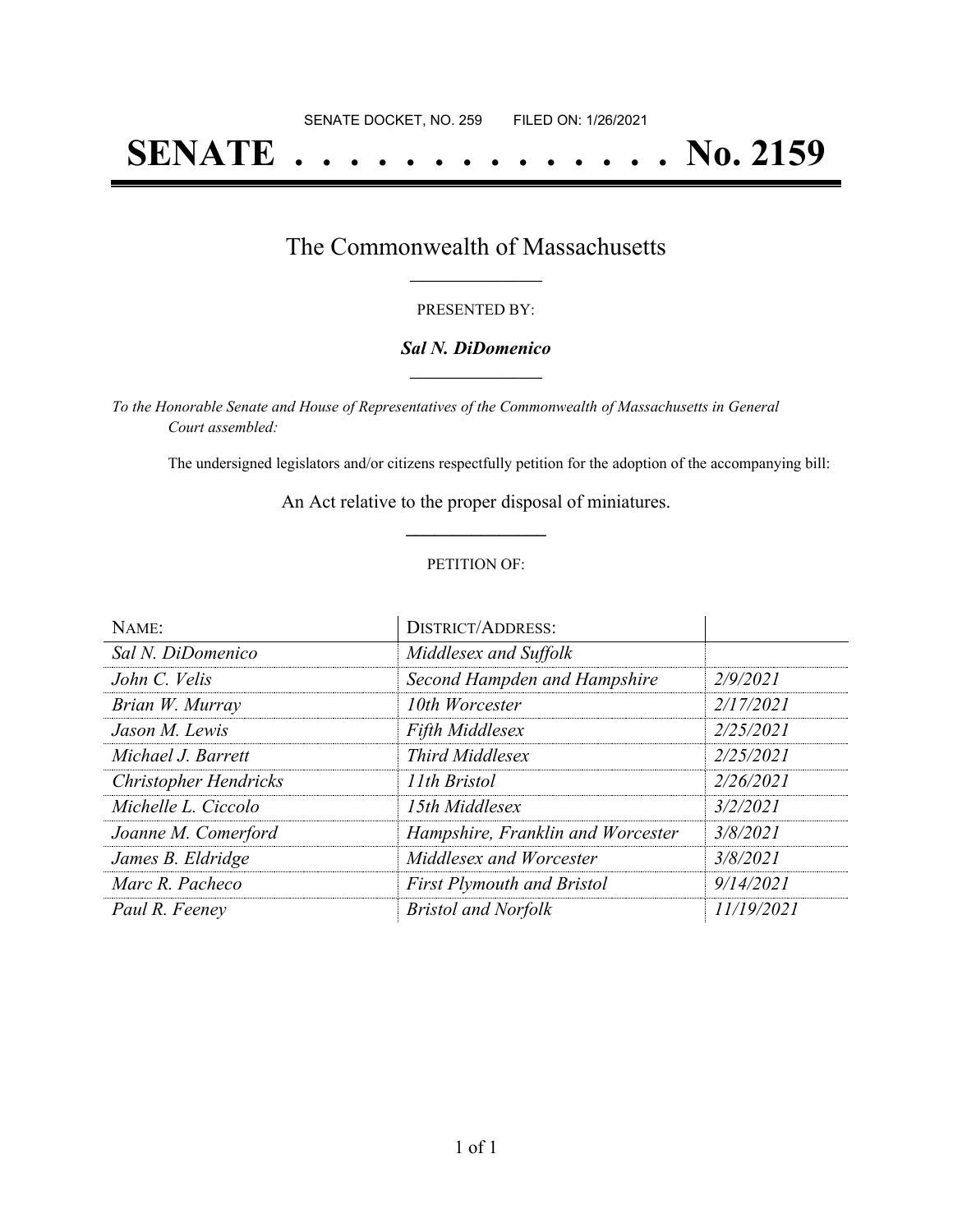#### SENATE DOCKET, NO. 259 FILED ON: 1/26/2021

## **SENATE . . . . . . . . . . . . . . No. 2159**

By Mr. DiDomenico, a petition (accompanied by bill, Senate, No. 2159) of Sal N. DiDomenico, John C. Velis, Brian W. Murray, Jason M. Lewis and other members of the General Court for legislation relative to the proper disposal of miniatures. Telecommunications, Utilities and Energy.

#### [SIMILAR MATTER FILED IN PREVIOUS SESSION SEE SENATE, NO. *452* OF 2019-2020.]

## The Commonwealth of Massachusetts

**In the One Hundred and Ninety-Second General Court (2021-2022) \_\_\_\_\_\_\_\_\_\_\_\_\_\_\_**

**\_\_\_\_\_\_\_\_\_\_\_\_\_\_\_**

An Act relative to the proper disposal of miniatures.

Be it enacted by the Senate and House of Representatives in General Court assembled, and by the authority *of the same, as follows:*

| $\mathbf{1}$   | SECTION 1. Section 321 of chapter 94 of the General Laws, as appearing in the 2018                |
|----------------|---------------------------------------------------------------------------------------------------|
| $\overline{2}$ | Official Edition, is hereby amended by striking out the definitions of "Beverage" and "Beverage"  |
| $\overline{3}$ | container" and inserting in place thereof the following 2 definitions:-                           |
| 4              | "Beverage", soda water or similar carbonated soft drinks, mineral water, alcoholic                |
| 5              | beverages sold in a miniature and beer and other malt beverages, but shall not include alcoholic  |
| 6              | beverages other than beer and malt beverages as defined in chapter 138 and alcoholic beverages    |
| 7              | sold in a miniature, dairy products, natural fruit juices or wine.                                |
| 8              | "Beverage container", any sealable bottle, can, jar, or carton which is primarily composed        |
| 9              | of glass, metal, plastic or any combination of those materials and is produced for the purpose of |